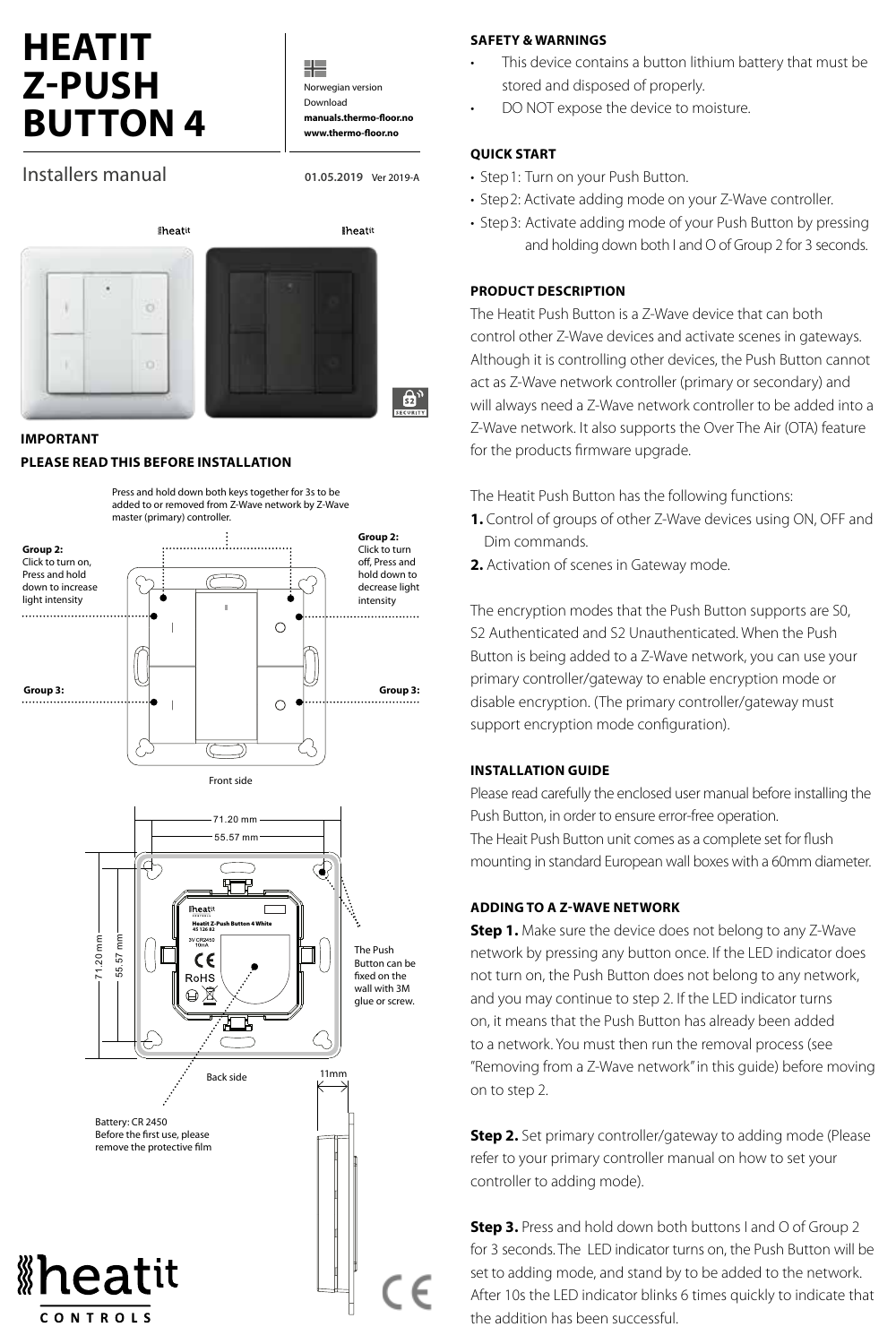The Heatit Push Button is a sleeping device. After adding it to the network, it will not enter into sleep mode immediately, but will maintain activation status for 30s while completing the addition process. The LED indicator will stay on for this time, so please be patient and wait for the LED indicator to turn off.

#### **REMOVING FROM A Z-WAVE NETWORK**

There are two removing methods:

Method 1: Removing from the primary controller/gateway: **1.** Set the primary controller/gateway to removing mode. (Please refer to your primary controller manual on how to set your controller to removing mode).

**2.** Press and hold down both buttons I and O of Group 2 for 3 seconds, LED indicator turns on, the Push Button will be set to removing mode, and stand by to be removed. After 7s the LED indicator blinks 4 times quickly to indicate successful removal.

Method 2: A factory reset of the Push Button will force the Push Button to be removed from a network. (Please refer to the part "Factory Reset" of this manual).

Note: Factory reset is not recommended for removing devices. Please use this procedure only if the primary controller/gateway is missing or otherwise inoperable.

## **HOW TO CHECK IF THE PUSH BUTTON HAS ALREADY BEEN ADDED TO A NETWORK**

Press any button once. If the LED indicator does not turn on, the Push Button does not belong to any network. If the LED indicator turns on, it means that the Push Button has already been added to a network. You must then run the removal process (see "Removing from a Z-Wave network" in this guide) before adding the device to your network.

#### **FACTORY RESET**

Press and hold down both buttons I and O of Group 2 for a minimum of 10 seconds until the LED indicator turns on and then blinks 4 times quickly to indicate successful factory reset.

#### **ASSOCIATION**

Z-Wave devices control other Z-Wave devices. The relationship between one device controlling another device is called association. In order to control a subordinate device, the controlling device needs to maintain a list of devices that will receive controlling commands. These lists are called "Association Groups" and are activated when specific events are registered (e.g. sensor reports). In the case of an association group being triggered, all devices stored in the respective association group will receive a common wireless command.

#### **ASSOCIATION GROUPS**

Each group supports maximum 5 nodes for association. A single device may be associated with multiple groups in the gateway simultaneously. In order to optimize your control experience, the gateway will automatically remove devices that are not in operational status in their association groups at the time.

| ASSO-<br><b>CIATION</b>  | <b>GROUP</b><br><b>NAME</b> | <b>MAX</b><br><b>NODES</b> | <b>DESCRIPTION</b>                                                                                                                                                                                          |
|--------------------------|-----------------------------|----------------------------|-------------------------------------------------------------------------------------------------------------------------------------------------------------------------------------------------------------|
| <b>GROUPS</b><br>Group 1 | l ifeline                   | 5                          | 1. Send Command Class "Device<br>Reset Locally Notification V1" to<br>associated devices of this group to<br>report factory reset information when                                                          |
|                          |                             |                            | factory reset the Push Button.<br>2. When Push Button battery power<br>value changes, send Command Class<br>"Battery Report V1" to associated<br>devices of this group to report power<br>value information |
|                          |                             |                            | 3. Push once or press and hold any<br>button to send scene activation<br>command to the associated devices<br>of this group using Command Class<br>"Central Scene Notification V3"                          |
| Group 2                  | Launch 1                    | 5                          | Push I-/O-button of Group 2 once<br>to send ON/OFF command to<br>associated devices of this group using<br>Command Class "Basic Set V2".                                                                    |
|                          |                             |                            | Press and hold down 1-/O-button of<br>Group 2 to send light intensity<br>increase/decrease command to<br>associated devices of this group using<br>Command Class "Multilevel V4".                           |
| Group 3                  | Launch <sub>2</sub>         | 5                          | Push I-/O-button of Group 3 onceto<br>send ON/OFF command to asso-<br>ciated devices of this group using<br>Command Class "Basic Set V2".                                                                   |
|                          |                             |                            | Press and hold down I-/O-button<br>of Group 3 to send light intensity<br>increase/decrease command to<br>associated devices of this group using<br>Command Class "Multilevel V4".                           |

#### **SETTING AND REMOVING ASSOCIATIONS (Note: All association information will be cleared automatically once the device is excluded from the network.)**

#### **There are two methods to set associations:**

**1.** Set association by operating primary controller/gateway to send the association command to the Push Button:

When setting association from the primary controller/gateway, the Push Button must be activated first. If it is not activated, you should activate it manually.

The primary controller/gateway sends an association command to the device using "Command Class ASSOCIATION" or "Command Class Multi Channel Association"

### **2.** Set association using the Push Button and the devices that are to be controlled.

To control a Z-Wave device from the Push Button, the node ID of this device needs to be assigned to one of the two association groups. This is a three-step process:

**a.** Press and hold down both buttons I and O of Group 2 for 3 seconds until the LED indicator turns on.

**b.** Push the I-button of any group once within 7s to associate the device to this group. Push the O-button of any group once within 7s to remove association of the device from this group. **c.** Send Node Information Frame (please refer to the device manual) from the subordinate device within 10 seconds, or set the device to removing mode within 10 seconds, since this will send Node Information Frame in removing mode.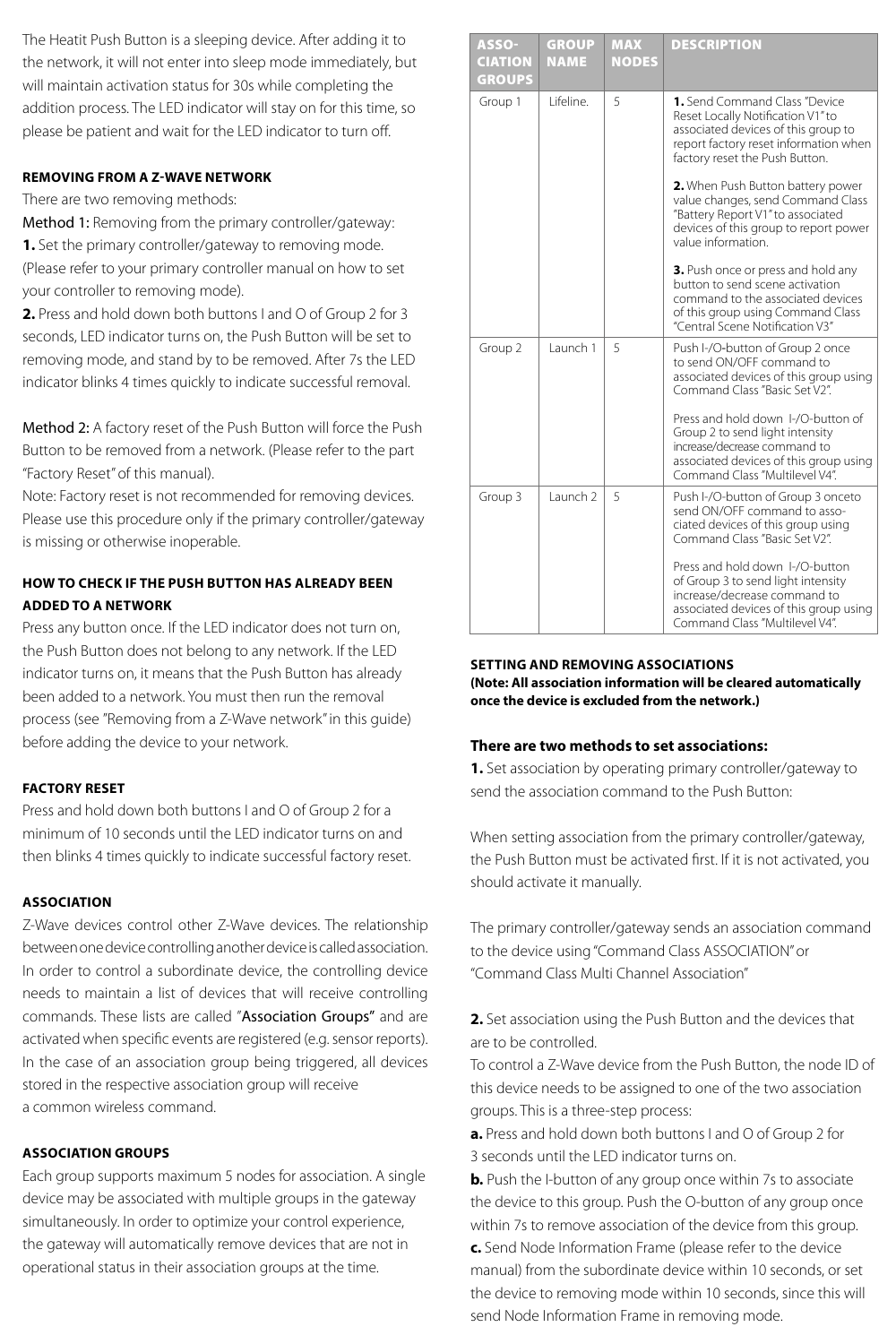LED indications are as follows:

- LED blinks twice to indicate that the Push Button failed to add the associated device (the association group has already added the maximum quantity of associated devices that it is able to support).

- LED blinks 5 times to indicate that the Push Button added the associated device successfully.

- LED blinks 8 times to indicate that the Push Button removed the associated device successfully.

### **TO REMOVE ALL ASSOCIATED DEVICES IN AN ASSOCIATION GROUP IN THE PUSH BUTTON DIRECTLY:**

**1.** Press and hold down both buttons I and O of Group 2 over 3 seconds, LED indicator turns on.

**2.** Click OFF button of any group on the Push Button 5 times continuously within 7 seconds to remove all associated devices of this group, LED indicator blinks 8 times to indicate that the associated devices are removed successfully.

#### **OPERATING THE DEVICE**

#### **How to communicate with the device**

The Heatit Push Button is in sleep mode most of the time to save battery power. It can not receive wireless commands when in sleep mode. Before the gateway may interact with the Push Button, the device must be activated manually first. Push any button once to activate the Push Button for 3s, and press and hold down both the I- and O-buttons of Group 2 for 1 second to activate the Push Button for 7s.

#### **Node Information Frame**

The Node Information Frame is the business card of a Z-Wave device. It contains information about the device type and the technical capabilities. The add and remove procedure of the device is confirmed by sending out a Node Information Frame. Besides this, it may be necessary for certain network operations to send out a Node Information Frame.

How to send out Node Information Frame:

Set the Push Button to adding/removing mode: Press and hold down both I- and O-buttons of Group 2 for 3 seconds. The LED indicator turns on to indicate that the Push Button has already sent out a Node Information Frame. The user may repeat the operation to turn the adding/removing mode off.





- Push I-/O-button of Group 2 once, to send ON/OFF command to all associated devices of Association Group 2.

- Press and hold down I-/O-button of Group 2, to send light intensity increase/decrease command to all associated devices of Association Group 2.

- Push I-/O-button of Group 3 once, to send ON/OFF command to all associated devices of Association Group 3.

- Press and hold down I-/O-button of Group 3, to send light intensity increase/decrease command to all associated devices of Association Group 3.

- Push any button once or press and hold down any button to send scene activation command to association Group 1 using Command Class "Central Scene Notification V3".